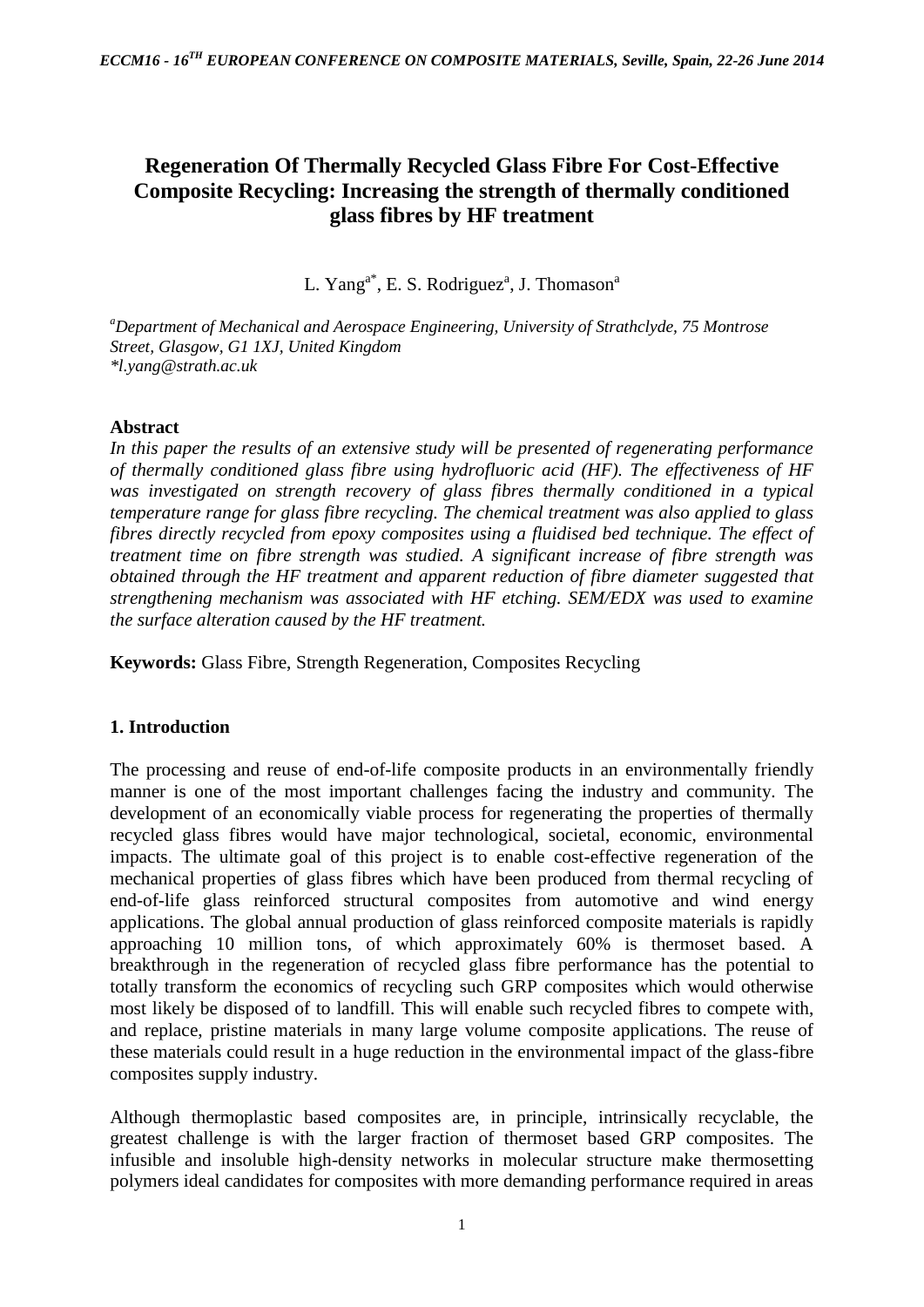such as aerospace and wind energy. The same reason for their merits, however, has also been causing difficulties in recycling thermosetting composites. The 3D networking structure does not result in the same reprocessability as offered by thermoplastic polymers. Consequently, various techniques have been developed to recycle thermosetting polymers and these techniques have been seen to serve as the foundation of the recent development of thermosetting composites recycling. A number of processes are available for recycling such composites [Pickering]. Of these possible routes, thermal recycling is probably the most technologically advanced and has been piloted in the UK and Denmark. However, nearly all options deliver recycled fibres (which make up approximately 60% by weight of the composites) that suffer from a lack of cost competitiveness with pristine first-pass materials. A key factor in this equation is the huge drop in the performance of recycled glass fibre (80- 90%) in comparison to its original state. Consequently, recycled fibres have a very poor performance to cost ratio, and in most cases are considered unsuitable for reprocessing and reuse as a valuable reinforcement of composites. A breakthrough in this field could enable such recycled glass fibres (RGF) to compete with pristine materials in many large volume composite applications. The development of an economically viable process for regenerating the properties of thermally recycled glass fibres would have major technological, societal, economical, environmental impacts.

In this paper we report the recent development in this critical area with particular focus on strength regeneration for thermally treated and recycled glass fibres. The aim of this study is to prove the concept for building a potential close-loop recycling for glass fibre thermosetting composites.

## **2. Experimental**

#### *2.1. Materials*

Boron-free E-glass fibres supplied by Owens Corning Vetrotex were investigated in this work. All fibre rovings were produced on the same pilot scale bushing and were received as 20 kg continuous single end square edge packages. The rovings had a nominal tex of 1200 and a single fibre diameter of 17.4  $\pm$  1.3 µm [1]. The molten fibres had all been hyperquenched by water spray before they were coated with a normal rotating cylinder sizing applicator containing a 1% γ-aminopropylsilane (APS) hydrolysed solution in distilled water. All fibre packages were subsequently dried at 105°C for 24 hours.

#### *2.2. Thermal treatment*

The fibres were used as received from the manufacturer. Heat conditioning was carried out in a Carbolite LHT6 high temperature oven at temperatures 450°C. The glass fibre strands were suspended on a specially constructed jig preventing any contact with, and therefore damage to, the fibres. 300 mm lengths of silane sized and water sized fibre strand with no visible damage were removed from the inside of the roving packages. These samples were selected such that the fibre length at the outside edges of the package, with the highest probability of transport and handling damage, were not included in the gauge length. Care was also taken that the sample strands were not touched by anything in the gauge length to prevent additional damage. Heat treatment of both fibre types was conducted simultaneously to obtain samples with identical thermal conditioning history. The oven temperature was allowed to stabilise for 2 hours prior to inserting the samples. After placing the samples in the oven 10 minutes was allowed for the oven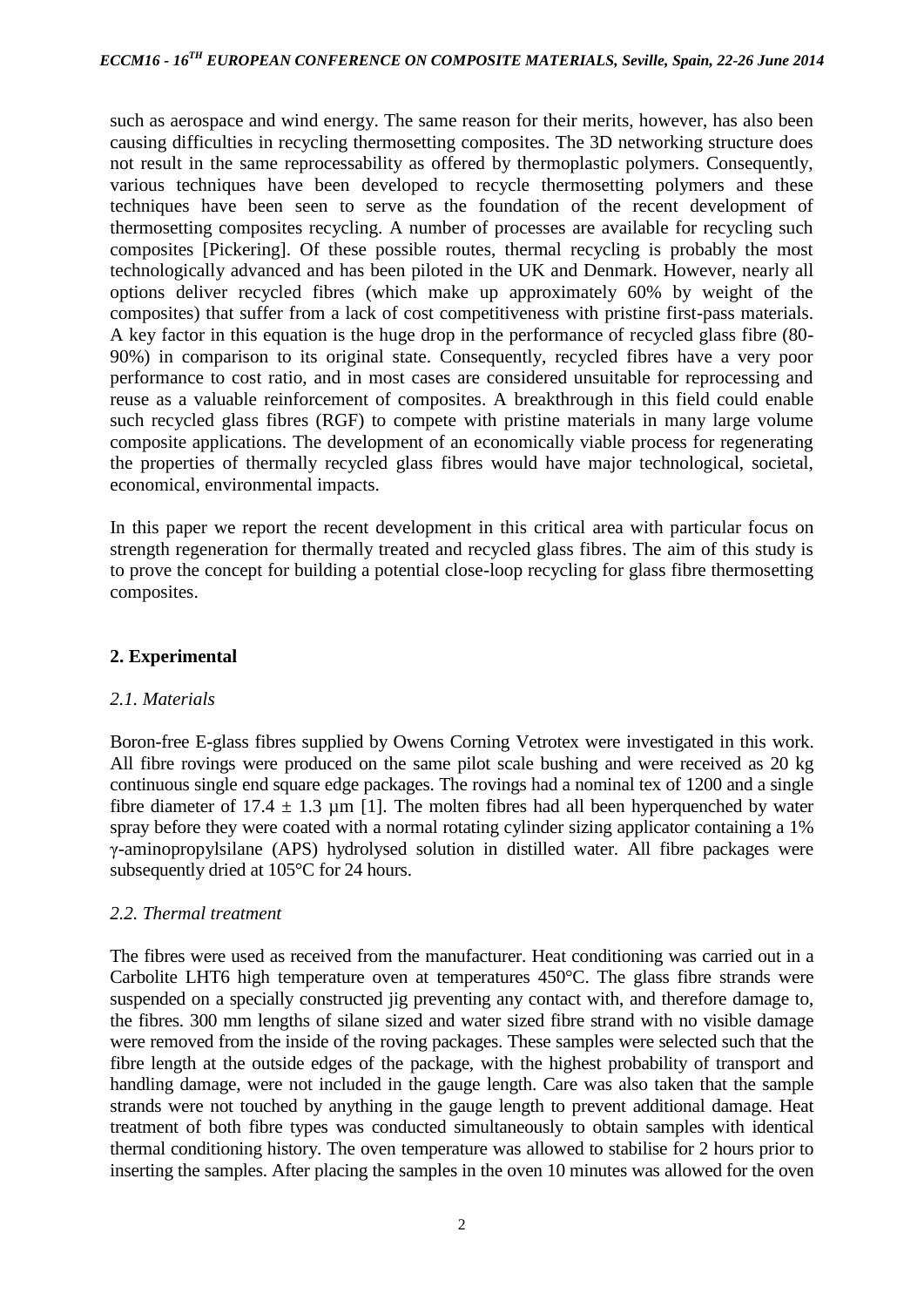to return to the set temperature and then a further 15 minutes was then allowed for the heat treatment. During the heat treatments no load was applied to the fibre bundles to avoid creep effects.

#### *2.3. Chemical treatment*

The heat-treated fibres were then soaked in 1-10% HF solution, which had been aged for 40 minutes. The fibres were chemically treated in the solution for various periods of time from 0.5 minutes to 2.5 minutes. After HF etching, the fibres were immediately rinsed for numerous times with deionized water followed by a drying process in an oven at temperature of 110°C for 15 minutes.

### *2.4. Scanning electron microscopy*

Numerous high resolution images of the surfaces of glass fibres were captured using a Hitachi SU6600 Field Emission SEM (FE-SEM). Images were taken at an accelerating voltage of 15 kV and extraction voltage 1.8 kV. Both as received and fibres conditioned by the single fibre thermal conditioning method were imaged. In all cases the samples were gold coated prior to making observations.

### *2.5. Single fibre tensile testing*

Single fibre tensile properties were determined following ASTM C1557-03. The card mounted single fibres were gripped in an Instron 3342 universal testing machine equipped with a 10 N load cell. After the specimen had been mounted in the test machine, a section of the tab was carefully cut away, leaving the specimen free to be loaded during the test. Sample gauge length was 20 mm for both fibre types and approximately 40 fibres were tested at each condition. The tensile testing strain rate used was 1.5%/min and all the tests were carried out at room temperature and 50% relative humidity. Only the tests where the sample broke along the gauge length at a distance greater than 3 mm from the clamps were used for further data processing.

#### **3. Results and discussion**

It was clear from our observation that the effect of HF solution on glass fibre strength and diameter of treated fibre is dependent on both concentration of the solution and treatment duration. The species of HF solution are extremely reactive to oxides in the glass fibre. The treatment with 10 wt% HF solution for 5 minutes proved to be too concentrated to produce fibres without too much removal of the material. Consequently, the solution was reduced down to 1 wt% and 4 wt%. It should be noted that the chemical reaction is also affected by the amount of glass fibres in the given HF solutions. Therefore, the volume of the solution for the same amount of glass fibres measured by the estimated total surface area was controlled throughout the study. Figure 1 shows the results for tensile strength of glass fibres treated by HF solutions for different length of time.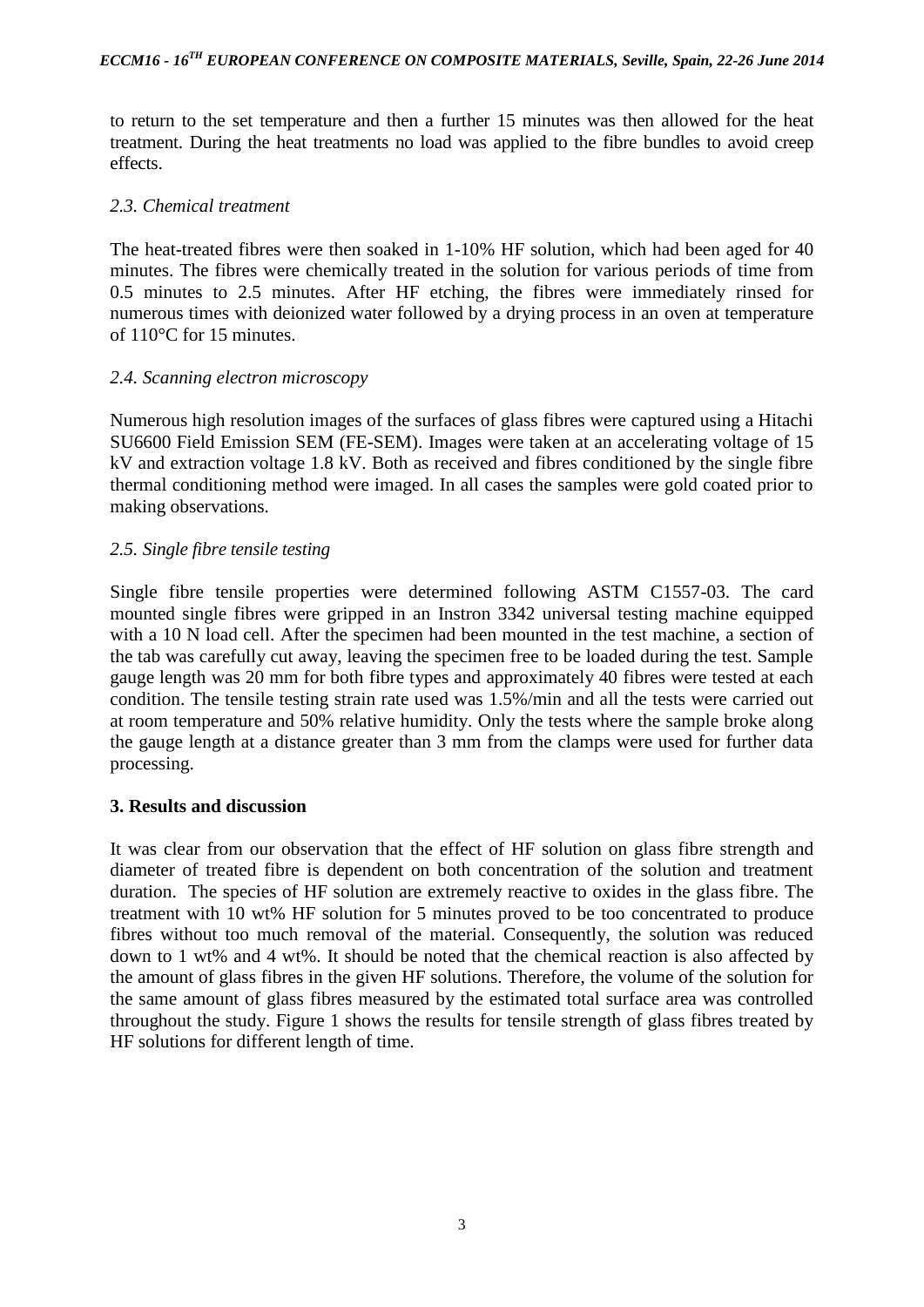

**Figure 1.** tensile strength of glass fibre treated with HF solutions

The results in Figure 1 show that the HF aqueous solution can significantly increase the strength of heat-treated glass fibres. Almost quadruple increase of the fibre strength was achieved after very short period of 4 wt% HF treatment to glass fibre heat-treated at 450°C. Strength of 2 GPa is just slightly below the commercially APS sized fibres as received. The effectiveness of HF solution on strength regeneration of heat-treated glass fibre is actually well known in the literature [2] and the results from Figure 1 confirm previous observations obtained by other authors. However, the results in Figure 1 reveal more details in this area. It is evident from Figure 1 that the positive effect of HF solutions on fibre strength is a function of both treatment duration and solution concentration. Low concentration would require more time to increase the strength of heat-treated glass fibre to the same level that would be achieved in less time by high concentration. However, such concentration dependence becomes insignificant after 2.5 minutes with the strength in HF-treated glass fibre tends to reach the same level. The strengthening mechanism of HF solution for glass fibre is well known as chemical etching process, in which HF molecules,  $HF_2$ , and  $H^+$  in HF aqueous solution are generally considered as the reactive species to glass and can lead to dissolution reaction [3]. Figure 1 does seem to show that the strength increase is accompanied by HF etching process, which is characterised by a significant reduction in fibre diameter. However, as the strength gradually levels off, such correlation disappears. This is more clearly shown in Figure 2.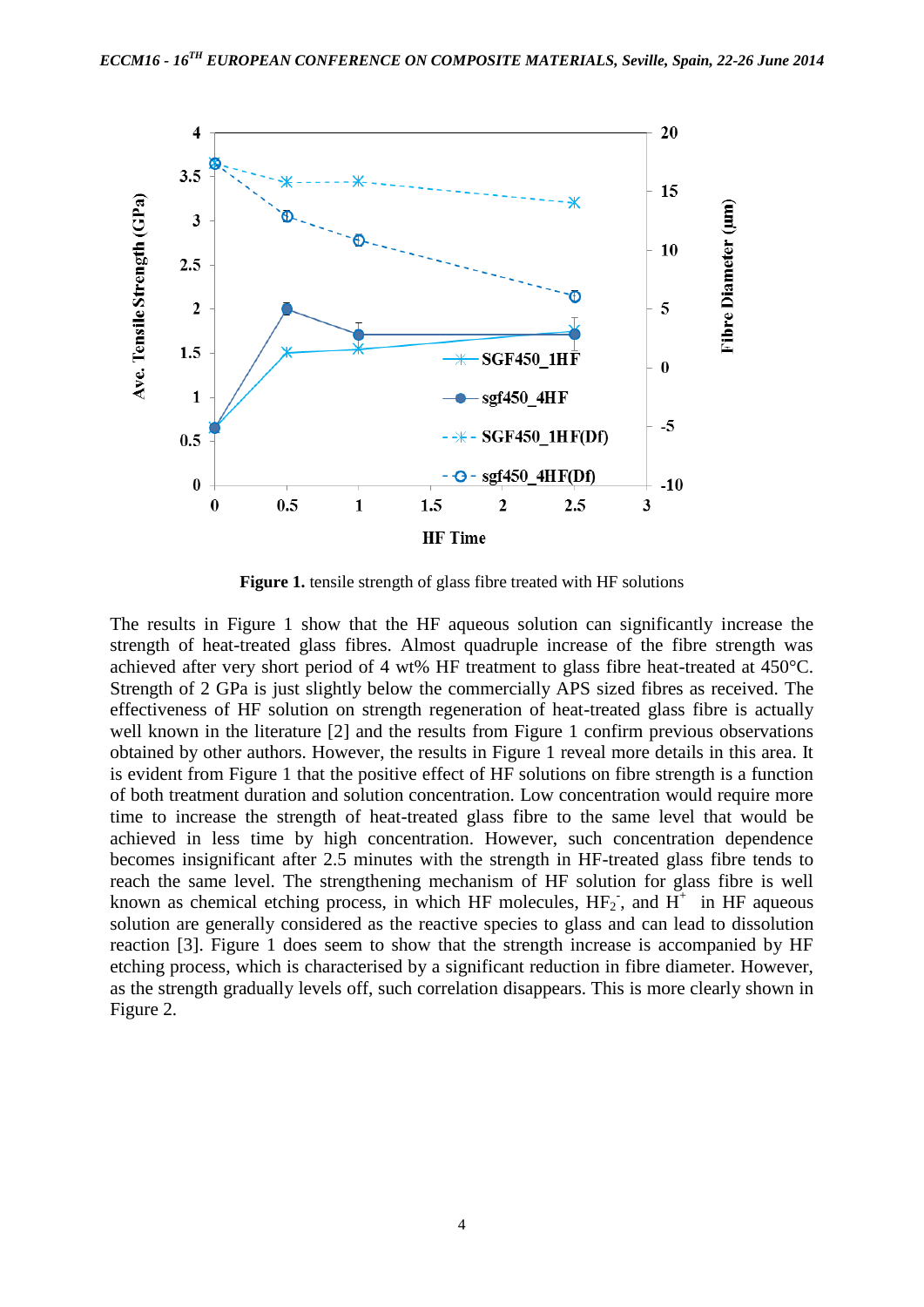

**Figure 2.** Strength increase as a function of diameter reduction in heat-treated glass fibre

In fact, the results from 4% HF treatment show that the highest strength is not found in the glass fibre with the largest reduction in fibre diameter. On the other hand, the results based on lower concentration in Figure 2 indicate a tendency for further strength increase with diameter reduction. These results imply that there may be an optimised diameter reduction for strength regeneration in heat-treated glass fibre by using HF etching process. It is also reasonable to expect that such optimal point is likely to be influenced by heat-treatment temperatures. It is quite clear that more work is required to further investigate the effect of HF etching and maximise strength increase. Nevertheless, the important message from these results is that the significant strength decrease in glass fibre after heating should mainly be attributed to the damaged surface layer and by removing such layer can tremendously boost mechanical performance of thermally conditioned glass fibres.

These results above strongly indicate that the limiting factors for low strength in heat-treated glass fibres are related to the glass surface layer. However, the increased strength is approaching to the level somewhat below the strength of original sized fibres after a removal of 4-5 µm thickness of the fibre. Theoretically, the depth of surface flaws on heat-treated fibres is expected to be less than 1 µm [4]. The etching process, even in a short period of time, may expose a flaw-free surface, which normally gives rise to the strength above 3 GPa. Such strength level has not been achieved by the treatment carried out so far. This may be due to the following possibilities: 1) although HF is capable of dissolve the network in the glass fibres, it may also leave the treated fibres with a characteristic surface, which might determine a corresponding level of the strength; 2) Assuming a flaw-free surface is obtained after the HF etching, due to lacking of any protection, surface flaws may then be introduced during the subsequent mechanical handling for the measurement. 3) Apart from dissolution of the glass, the species in HF solution may have ability to penetrate into the bulk structure and cause disruption to the internal network and longer term of treatment may lead to a more significant portion of more damaged internal network, giving a less increased strength. The fact that larger reduction in fibre thickness did not bring about any further increase of the strength suggest that the surface damage of HF-treated fibres is independent of the immediately exposed surface at least after 30 seconds of 4% HF treatment.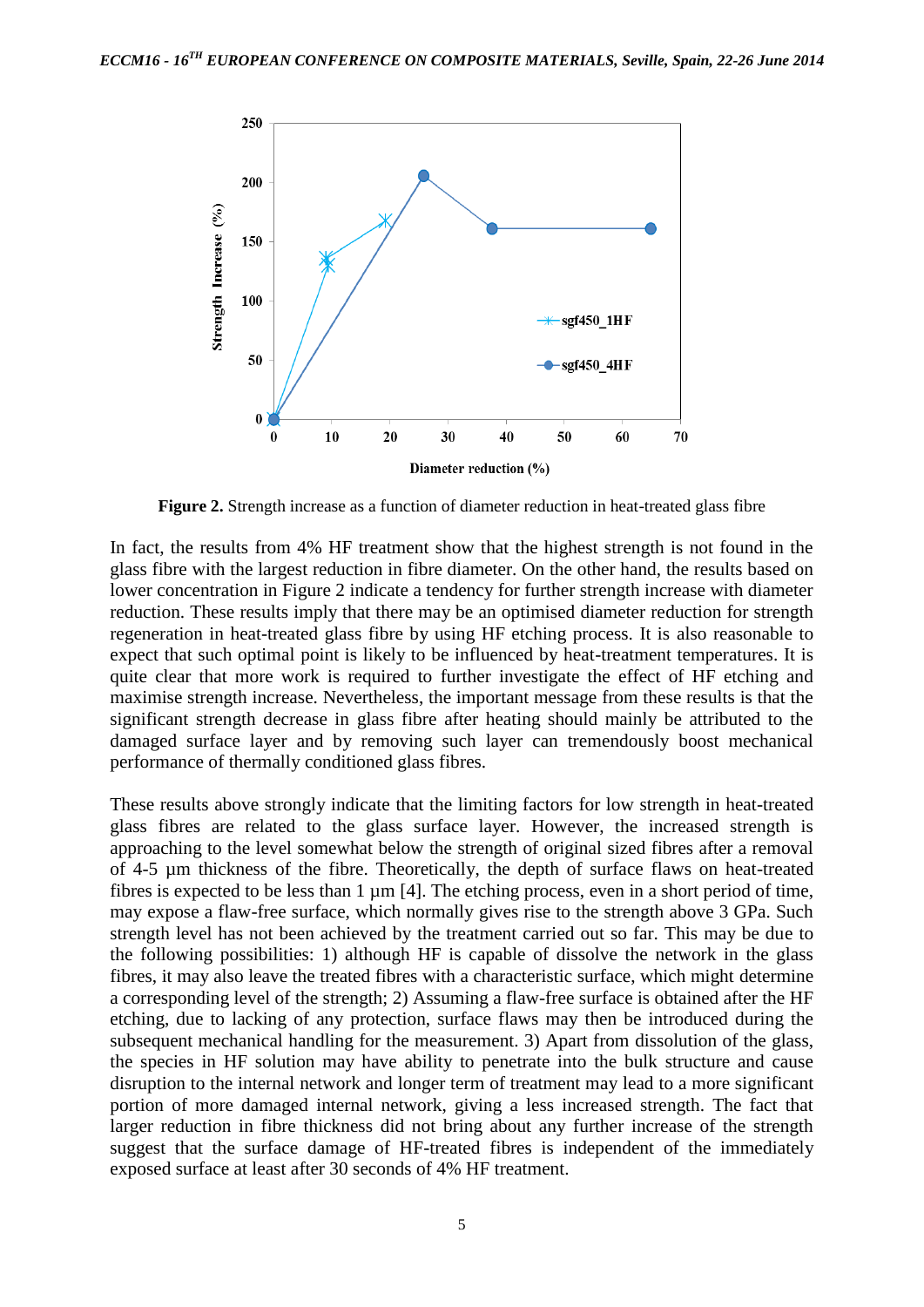Figure 3 presents typical fibre surface after the treatment with 4% HF solution. It can be seen that the surface after 30 seconds treatment appear relatively clean and smooth compared to that after 2.5 minutes. The SEM-EDX showed (not shown here) that the particles left behind on the glass surface rich in fluorine and are likely to be reaction products during chemical treatment.



**Figure 3.** SEM photos of glass fibre treated by 4 wt% HF solution

Figure 4 shows the results for fibre strength of glass fibres recycled from epoxy composites using the fludised bed developed in the University of Nottingham [5]. The fibres were recycled at 500°C and followed 1wt% HF treatment. It is very interesting to see that HF etching process gives rise to almost the same amount of strength increase as that with controlled fibres as shown in Figure 1. It suggests that the thermal degradation of epoxy matrix does not seem to cause additional complication to strength regeneration with HF etching technique. More importantly, it proves that the performance of damaged glass fibre recycled from thermosetting composites using a proper thermal recycling technique can still be potentially regenerated if the severely damaged surface lay can be removed by HF etching or any other possible methods.